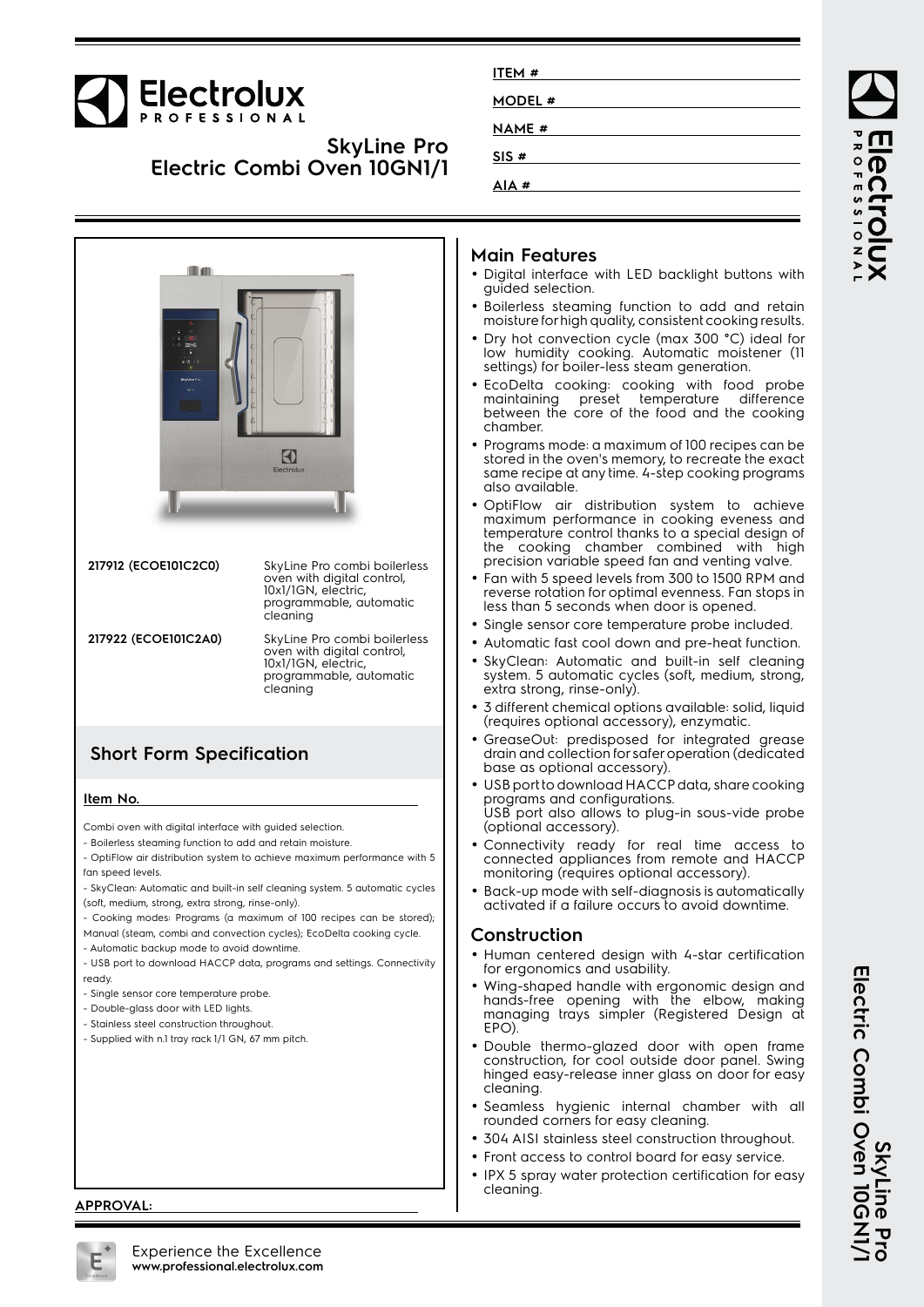

• Wall mounted detergent tank holder PNC 922386 ❑ • Tray rack with wheels 10 GN 1/1, 65mm pitch PNC 922601 ❑

• Supplied with n.1 tray rack 1/1 GN, 67 mm pitch.

### **Optional Accessories**

| <b>Optional Accessories</b>                                                                                            |                                          | • Tray rack with wheels, 8 GN 1/1, 80mm pitch PNC 922602 □                                                                                            |                              |
|------------------------------------------------------------------------------------------------------------------------|------------------------------------------|-------------------------------------------------------------------------------------------------------------------------------------------------------|------------------------------|
| • Water softener with cartridge and flow<br>meter for 6 & 10 GN 1/1 ovens (low-<br>medium steam usage - less than 2hrs | PNC 920002<br>❏                          | • Bakery/pastry tray rack with wheels holding PNC 922608 Q<br>400x600mm grids for 10 GN 1/1 oven and<br>blast chiller freezer, 80mm pitch (8 runners) |                              |
| per day full steam)                                                                                                    |                                          | • Slide-in rack with handle for 6 & 10 GN 1/1<br>oven                                                                                                 | PNC 922610 <b>□</b>          |
| • Water softener with cartridge and flow<br>meter (high steam usage)                                                   | PNC 920003                               | • Open base with tray support for 6 & 10 GN PNC 922612 Q<br>1/1 oven                                                                                  |                              |
| • Water softener with salt for ovens with<br>automatic regeneration of resin                                           | PNC 921305                               | • Cupboard base with tray support for 6 & 10 PNC 922614 $\square$<br>GN 1/1 oven                                                                      |                              |
| • Resin sanitizer for water softener<br>(921305)                                                                       | PNC 921306                               | • Hot cupboard base with tray support for 6 PNC 922615 $\Box$                                                                                         |                              |
| • Wheel kit for 6 $&$ 10 GN 1/1 and 2/1 GN<br>oven base (not for the disassembled<br>one)                              | PNC 922003                               | & 10 GN 1/1 oven holding GN 1/1<br>or400x600mm<br>• Grease collection kit for GN 1/1-2/1                                                              | PNC 922619 □                 |
| · Pair of AISI 304 stainless steel grids, GN PNC 922017<br>$\frac{1}{1}$                                               |                                          | cupboard base (trolley with 2 tanks, open/<br>close device and drain)                                                                                 |                              |
| • Pair of grids for whole chicken (8 per<br>grid - 1,2kg each), GN 1/1                                                 | PNC 922036                               | • Stacking kit for electric 6+6 GN 1/1 ovens or PNC 922620 Q<br>electric 6+10 GN 1/1 GN ovens                                                         |                              |
| • AISI 304 stainless steel grid, GN 1/1                                                                                | <b>PNC 922062</b>                        | · Trolley for slide-in rack for 6 & 10 GN 1/1<br>oven and blast chiller freezer                                                                       | PNC 922626 □                 |
| · Grid for whole chicken (4 per grid - 1,2kg PNC 922086<br>each), GN 1/2                                               |                                          | • Trolley for mobile rack for 6 GN 1/1 on 6 or<br>10 GN 1/1 ovens                                                                                     | PNC 922630 □                 |
| • External side spray unit (needs to be<br>mounted outside and includes support                                        | PNC 922171 Q                             | • Stainless steel drain kit for 6 & 10 GN oven,<br>dia=50mm                                                                                           | PNC 922636 □                 |
| to be mounted on the oven)<br>• Baking tray for 5 baguettes in                                                         | <b>PNC 922189</b>                        | • Plastic drain kit for 6 & 10 GN oven,<br>dia=50mm                                                                                                   | PNC 922637                   |
| perforated aluminum with silicon<br>coating, 400x600x38mm                                                              | ❏                                        | • Trolley with 2 tanks for grease collection<br>• Grease collection kit for open base (trolley                                                        | PNC 922638 □<br>PNC 922639 □ |
| • Baking tray with 4 edges in perforated<br>aluminum, 400x600x20mm                                                     | <b>PNC 922190</b>                        | with 2 tanks, open/close device and drain)<br>• Wall support for 10 GN 1/1 oven                                                                       | PNC 922645 □                 |
| · Baking tray with 4 edges in aluminum,<br>400x600x20mm                                                                | PNC 922191 □                             | • Banquet rack with wheels holding 30 plates PNC 922648 0<br>for 10 GN 1/1 oven and blast chiller freezer,                                            |                              |
| • Pair of frying baskets                                                                                               | PNC 922239                               | 65mm pitch                                                                                                                                            |                              |
| • AISI 304 stainless steel bakery/pastry<br>grid 400x600mm                                                             | <b>PNC 922264</b>                        | • Banquet rack with wheels 23 plates for 10<br>GN 1/1 oven and blast chiller freezer, 85mm<br>pitch                                                   | PNC 922649 □                 |
| • Double-step door opening kit                                                                                         | PNC 922265                               | • Dehydration tray, GN 1/1, H=20mm                                                                                                                    | PNC 922651 <b>□</b>          |
| • Grid for whole chicken (8 per grid - 1,2kg PNC 922266                                                                |                                          | • Flat dehydration tray, GN 1/1<br>• Open base for 6 & 10 GN 1/1 oven,                                                                                | PNC 922652 □<br>PNC 922653   |
| each), GN 1/1                                                                                                          |                                          | disassembled - NO accessory can be fitted                                                                                                             |                              |
| • USB probe for sous-vide cooking<br>• Grease collection tray, GN 1/1, H=100                                           | PNC 922281 <b>□</b><br><b>PNC 922321</b> | with the exception of 922382<br>• Bakery/pastry rack kit for 10 GN 1/1 oven                                                                           | PNC 922656 □                 |
| mm<br>• Kit universal skewer rack and 4 long<br>skewers for Lenghtwise ovens                                           | <b>PNC 922324</b>                        | with 8 racks 400x600mm and 80mm pitch<br>· Stacking kit for gas 6 GN 1/1 oven placed                                                                  | PNC 922657                   |
| • Universal skewer rack                                                                                                | PNC 922326<br>$\mathbf{1}$               | on 7kg and 15kg crosswise blast chiller<br>freezer                                                                                                    |                              |
| • 4 long skewers                                                                                                       | PNC 922327                               | • Heat shield for stacked ovens 6 GN 1/1 on<br>10 GN 1/1                                                                                              | PNC 922661 $\Box$            |
| • Water nanofilter for 6 & 10 GN 1/1 ovens PNC 922342                                                                  |                                          | • Heat shield for 10 GN 1/1 oven<br>• Fixed tray rack for 10 GN 1/1 and                                                                               | PNC 922663 □<br>PNC 922685 □ |
|                                                                                                                        |                                          | 400x600mm grids                                                                                                                                       |                              |
| • External reverse osmosis filter for 6 & 10 PNC 922343<br>GN 1/1 ovens                                                |                                          | • Kit to fix oven to the wall                                                                                                                         | PNC 922687 □<br>PNC 922690 □ |
| · Multipurpose hook                                                                                                    | PNC 922348                               | • Tray support for 6 & 10 GN 1/1 open base<br>● 4 adjustable feet with black cover for 6 & 10 PNC 922693 Q<br>GN ovens, 150-200mm                     |                              |
| • 4 flanged feet for 6 $\&$ 10 GN, 2",<br>100-130mm                                                                    | <b>PNC 922351</b><br>ப                   | • Reinforced tray rack with wheels, lowest<br>support dedicated to a grease collection                                                                | PNC 922694 □                 |
| • Grid for whole duck (8 per grid - 1,8kg                                                                              | PNC 922362                               | tray for 10 GN 1/1 oven, 64mm pitch                                                                                                                   |                              |
| each), GN 1/1<br>• Thermal cover for 10 GN 1/1 oven and                                                                | PNC 922364                               | • Wifi board (NIU)                                                                                                                                    | PNC 922695 □                 |
| blast chiller freezer                                                                                                  | ப                                        | • Detergent tank holder for open base                                                                                                                 | PNC 922699 □                 |
| • Tray support for 6 & 10 GN 1/1<br>disassembled open base                                                             | PNC 922382<br>❏                          |                                                                                                                                                       |                              |

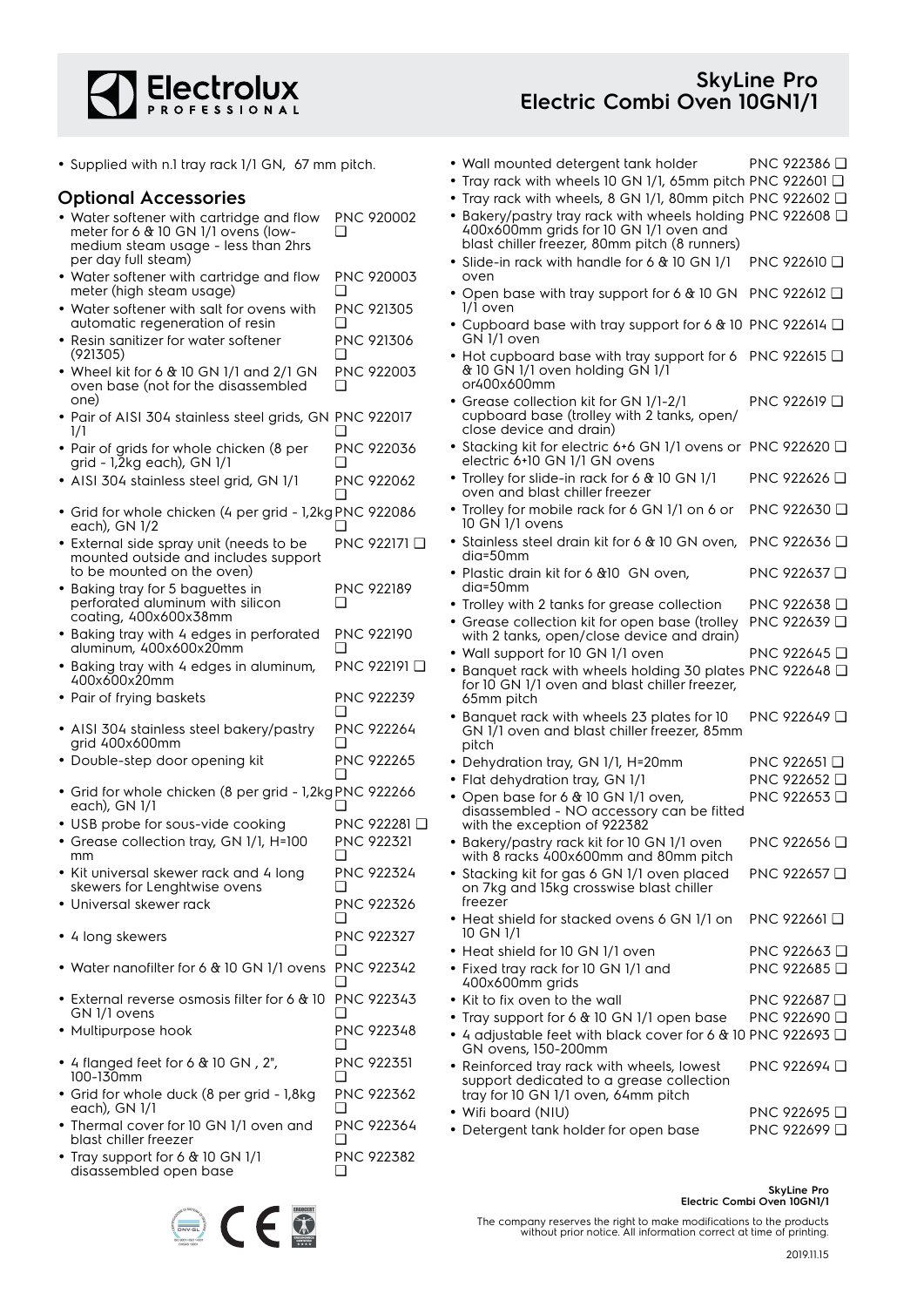

| • Bakery/pastry runners 400x600mm for 6 PNC 922702<br>& 10 GN 1/1 oven base<br>• Wheels for stacked ovens |     | <b>PNC 922704</b>                            |
|-----------------------------------------------------------------------------------------------------------|-----|----------------------------------------------|
|                                                                                                           | ∩   |                                              |
| · Spit for lamb or suckling pig (up to 12kg) PNC 922709<br>for GN 1/1 ovens                               |     |                                              |
| • Probe holder for liquids                                                                                |     | <b>PNC 922714</b>                            |
| • Odourless hood with fan for 6 & 10 GN<br>1/1 electric ovens                                             | ❏   | <b>PNC 922718</b>                            |
| • Condensation hood with fan for 6 & 10<br>GN 1/1 electric oven                                           |     | PNC 922723                                   |
| $\bullet$ Exhaust hood with fan for 6 & 10 GN 1/1<br>ovens                                                |     | PNC 922728                                   |
| • Exhaust hood without fan for 6&10<br>1/1GN ovens                                                        |     | PNC 922733                                   |
| • Fixed tray rack, 8 GN 1/1, 85mm pitch<br>• Fixed tray rack, 8 GN 2/1, 85mm pitch                        | ❏   | PNC 922741 <del>□</del><br><b>PNC 922742</b> |
| • 4 high adjustable feet for 6 $\&$ 10 GN<br>ovens, 230-290mm                                             | ∣ 1 | <b>PNC 922745</b>                            |
| • Tray for traditional static cooking,<br>H=100mm                                                         |     | <b>PNC 922746</b>                            |
| · Double-face griddle, one side ribbed<br>and one side smooth, 400x600mm                                  | □   | <b>PNC 922747</b>                            |
| • Non-stick universal pan, GN 1/1,<br>$H = 20$ mm                                                         | ❏   | PNC 925000                                   |
| • Non-stick universal pan, GN 1/1,<br>H=40mm                                                              |     | <b>PNC 925001</b>                            |
| • Non-stick universal pan, GN 1/1,<br>H=60mm                                                              | □   | PNC 925002                                   |
| · Double-face griddle, one side ribbed<br>and one side smooth, GN 1/1                                     | □   | PNC 925003                                   |
| · Aluminum grill, GN 1/1                                                                                  | □   | PNC 925004                                   |
| • Frying pan for 8 eggs, pancakes,<br>hamburgers, GN 171                                                  | ∣ 1 | <b>PNC 925005</b>                            |
| • Flat baking tray with 2 edges, GN 1/1                                                                   |     | PNC 925006                                   |
| Baking tray for 4 baguettes, GN 1/1                                                                       |     | PNC 925007                                   |
| • Potato baker for 28 potatoes, GN 1/1                                                                    | ப   | PNC 925008                                   |
| Non-stick universal pan, GN 1/2,<br>H=20mm                                                                | ❏   | PNC 925009                                   |
| · Non-stick universal pan, GN 1/2,<br>H=40mm                                                              | ❏   | PNC 925010                                   |
| · Non-stick universal pan, GN 1/2,<br>$H = 60$ mm                                                         |     | PNC 925011 □                                 |
| · Wood chips: oak, 450gr                                                                                  | ❏   | PNC 930209                                   |
| Wood chips: hickory, 450gr                                                                                | ❏   | PNC 930210                                   |
| · Wood chips: maple, 450gr<br>Wood chips: cherry, 450gr                                                   | ❏   | PNC 930211 □<br>PNC 930212                   |

• Compatibility kit for installation on previous base GN 1/1



PNC 930217

❑